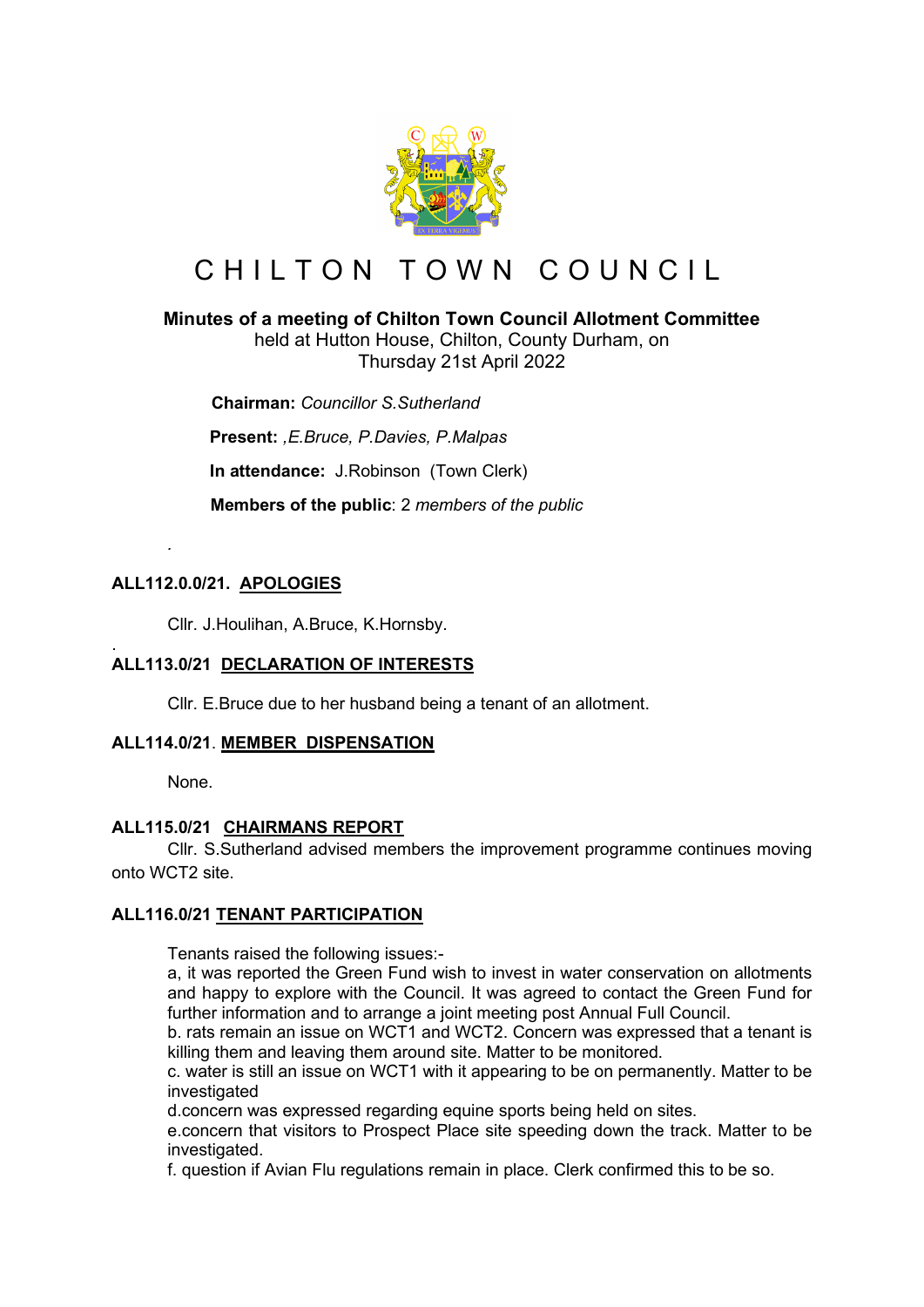g. Concern regarding fly tipping across all sites. The Chairman advised the provision of skips had been to try and address this issue, however due to fly tipping a second skip was required on Hambleton Way site.

### **ALL117.0/21 REPORT ON CURRENT ALLOTMENT ISSUES**

a.. letters are to go out to the remaining tenants who have not paid their rent.

b. 12 people are currently on the waiting list for an allotment. It was agreed not to allocate any allotments until May meeting to allow for renewal process to be completed.

#### **ALL118.0/21 INSPECTIONS**

 Chairman advised all sites to be inspected by Annual Council meeting. Drone Photographs have been obtained of all sites to complement inspection reports by end of April.

#### **ALL119.0/21 FENCING**

a. Prices have been obtained to replace fencing on WCT2 once clearing and re-sizing of sites has been undertaken.

b. It was agreed to purchase 10 posts to repair the rear of WCT2 site near by pass, and 10 for future use.

#### **ALL120.0/21 PLAY AREAS**

Discussion took place regarding the Section 106 funding application for the Pentland site. A meeting is to be held shortly with DCC/County Councillor J.Cairns and Cllr. S.Sutherland to discuss further. Report back to May meeting after Annual Council meeting.

Clerk advised he had found the basket seat for the Denebridge site and this will be put back in place shortly.

It was agreed to arrange a site visit with DCC Planners post Annual Council to take forward the new play area for Tennyson Road.

#### **ALL121.0/OPEN SPACES**

Cllr. E.Bruce requested the contractor cut the grass on the former allotment site at Prospect Terrace.

It was agreed to arrange a meeting with DCC Neighbourhood Wardens post Annual meeting to discuss issues regarding ASB.

Dog Fouling across the whole of Chilton has increased. To be discussed with DCC Neighbourhood Wardens.

Concern was expressed at the continuation of storage/metal cabins on Tennyson Road and the prolonged WCT Improvement Programme. Agreed to ask DCC/Green Fund when this is to be completed.